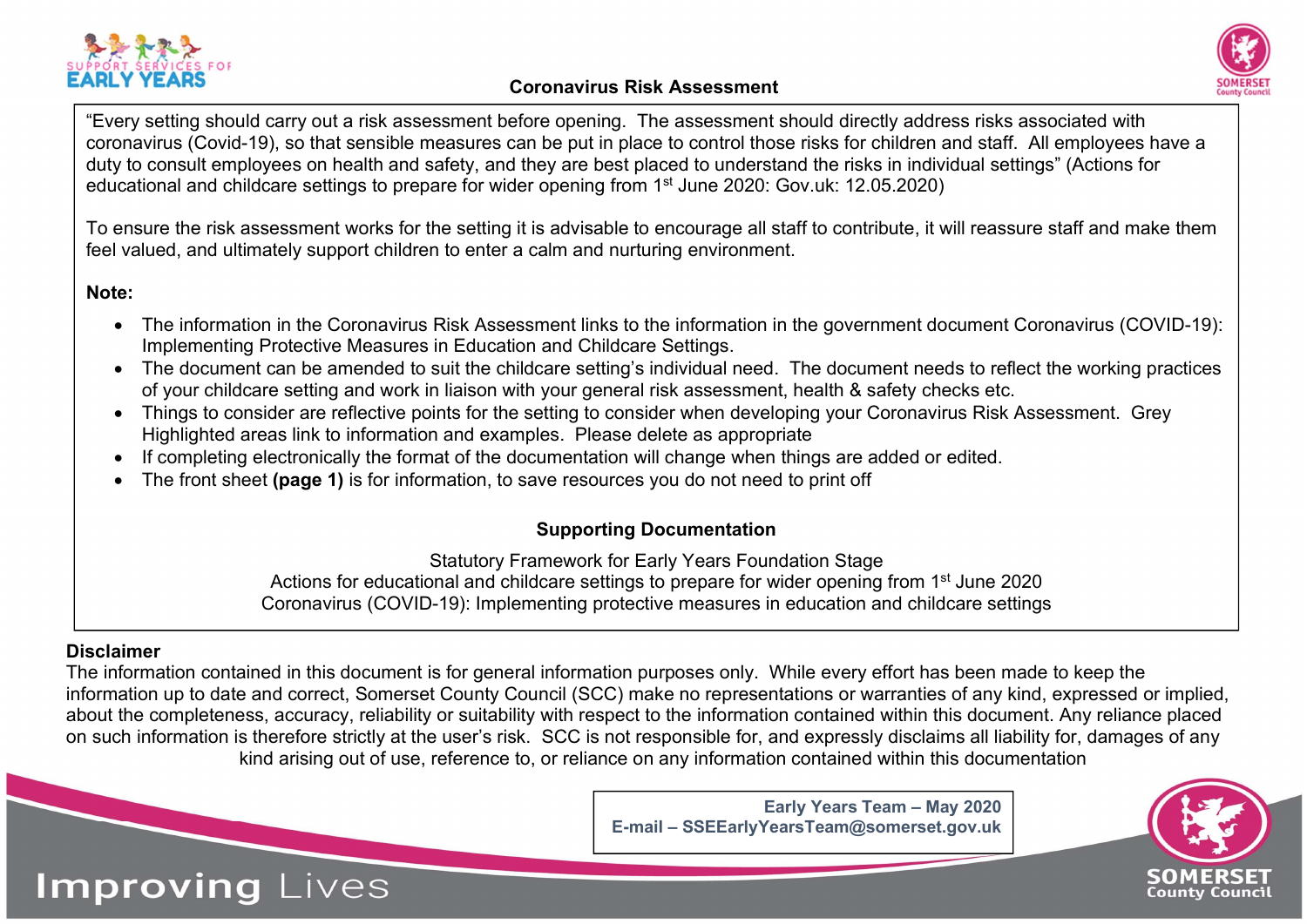## Coronavirus Risk Assessment Preventing and managing outbreaks

| <b>Childcare Provider name</b> |                      |                                                                                                                                       |                                                                                                                                                                                                                                                                                                                                                                                                                                                                                                                                 | Date:                                                                                                                                    |
|--------------------------------|----------------------|---------------------------------------------------------------------------------------------------------------------------------------|---------------------------------------------------------------------------------------------------------------------------------------------------------------------------------------------------------------------------------------------------------------------------------------------------------------------------------------------------------------------------------------------------------------------------------------------------------------------------------------------------------------------------------|------------------------------------------------------------------------------------------------------------------------------------------|
| required)                      |                      | Control Measures (reducing the risk) (Amend or delete as                                                                              | <b>Additional Actions (examples amend</b><br>or delete as required)                                                                                                                                                                                                                                                                                                                                                                                                                                                             | Communication                                                                                                                            |
| <b>Hazard</b>                  | Socialising          |                                                                                                                                       | <b>Risk:</b>                                                                                                                                                                                                                                                                                                                                                                                                                                                                                                                    | Spreading of infection                                                                                                                   |
| <b>Social</b><br>distancing    |                      | Reorganising the childcare environment to ensure<br>social distancing between groups<br>Updated/amended arrivals and departure policy | Things to consider:<br>Arrivals and departures - Staggered<br>entry, enter by one door/ leave by<br>another (if applicable), only one family<br>member allowed to drop off/collect,<br>reminding parents/carer about social<br>distancing whilst waiting to enter.<br>How are the areas going to be<br>defined? - using furniture, screens etc.<br>How are children going to be able to<br>access toilet, outside area? - one-way<br>system?<br>How are you going to stop<br>overcrowding in a particular area i.e.<br>toilets? | How is the setting going to<br>communicate this to<br>parents/carers?<br>Signage<br>Social media<br>Markings on floor etc.               |
|                                | <b>Documentation</b> | Working in small groups within the environment.<br><b>EYFS: Coronavirus disapplications</b>                                           | <b>Things to consider:</b><br>How are these groups going to be<br>organised?<br>Number of staff/children per group<br>(Ratios)<br>Organisation of staff breaks, children's<br>intimate care etc.<br>Use of Outside area<br>Distancing in sleep areas<br>Informing staff and consistency                                                                                                                                                                                                                                         | Small group details shared<br>with parents.<br>Information to staff about<br>how the setting plans to<br>operate this within the setting |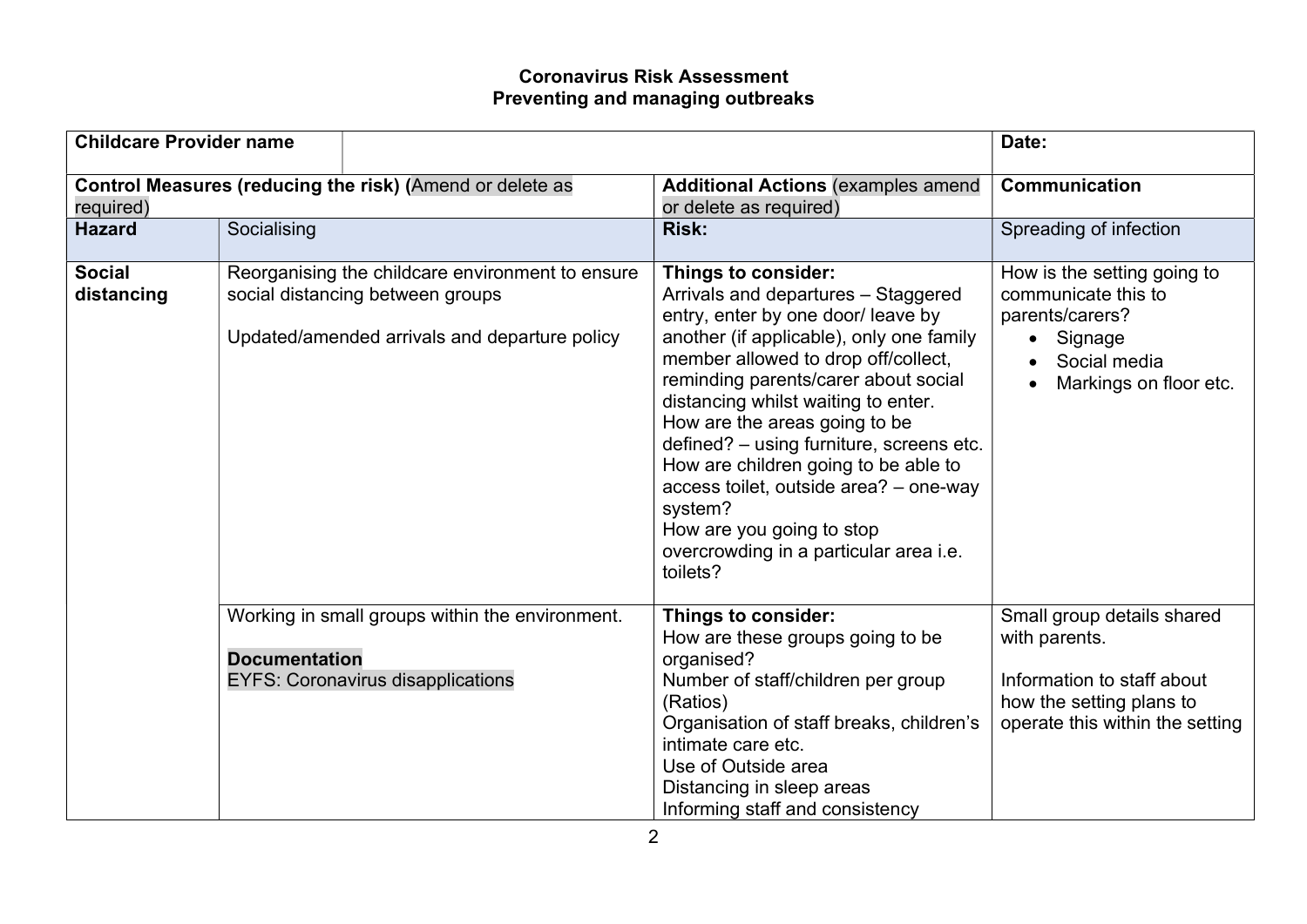| <b>Hazard</b>                  | Socialising                                                                                                                                                                                                                                                                                                                                                                                                                                                                                                           | <b>Risk:</b>                                                                                                                                                                                                                                                                                                                                                                                                                                          | Spreading of infection                                                                                                                                                                                          |
|--------------------------------|-----------------------------------------------------------------------------------------------------------------------------------------------------------------------------------------------------------------------------------------------------------------------------------------------------------------------------------------------------------------------------------------------------------------------------------------------------------------------------------------------------------------------|-------------------------------------------------------------------------------------------------------------------------------------------------------------------------------------------------------------------------------------------------------------------------------------------------------------------------------------------------------------------------------------------------------------------------------------------------------|-----------------------------------------------------------------------------------------------------------------------------------------------------------------------------------------------------------------|
| <b>Attendance</b>              | Prioritising in line with government guidance<br>Only children who are symptom free or have<br>completed the required isolation period will be<br>attending the session.<br>Children attending more than 1 setting $-$ (add in<br>settings procedure).<br><b>Relevant Documentation</b><br>Guidance on shielding and protecting people who<br>are clinically extremely vulnerable from COVID-19<br>Guidance on shielding and protecting people<br>defined on medical grounds as extremely<br>vulnerable<br>www.gov.uk | Things to consider:<br>Shielded and clinically vulnerable<br>children<br>Shielded and clinically vulnerable<br>adults (within families)<br>How are you going to get information<br>from parents on children returning?<br>e.g. Questionnaire for new children to<br>complete, telephone conversation to<br>parents etc.<br>Children attending another setting -<br>discussion with parent, discussion with<br>other setting re their precautions etc. | Procedure shared with all<br>parents/carers<br>Telephone discussion with<br>parents, questionnaire to be<br>completed (electronically or<br>returned as hard copy)<br>Documentation details given<br>to parents |
| <b>Settling in</b><br>children | Procedure for settling children into nursery                                                                                                                                                                                                                                                                                                                                                                                                                                                                          | Things to consider:<br>New children<br>Children who are finding it difficult to<br>settle either back into nursery after<br>closure, or due to the changes in the<br>setting etc.<br>Strategies to support – one parent at a<br>time, using unused rooms (if able), use<br>virtual visits re visually seeing the<br>setting's environment, send all<br>documentation electronically and have                                                          | Communicate with parents                                                                                                                                                                                        |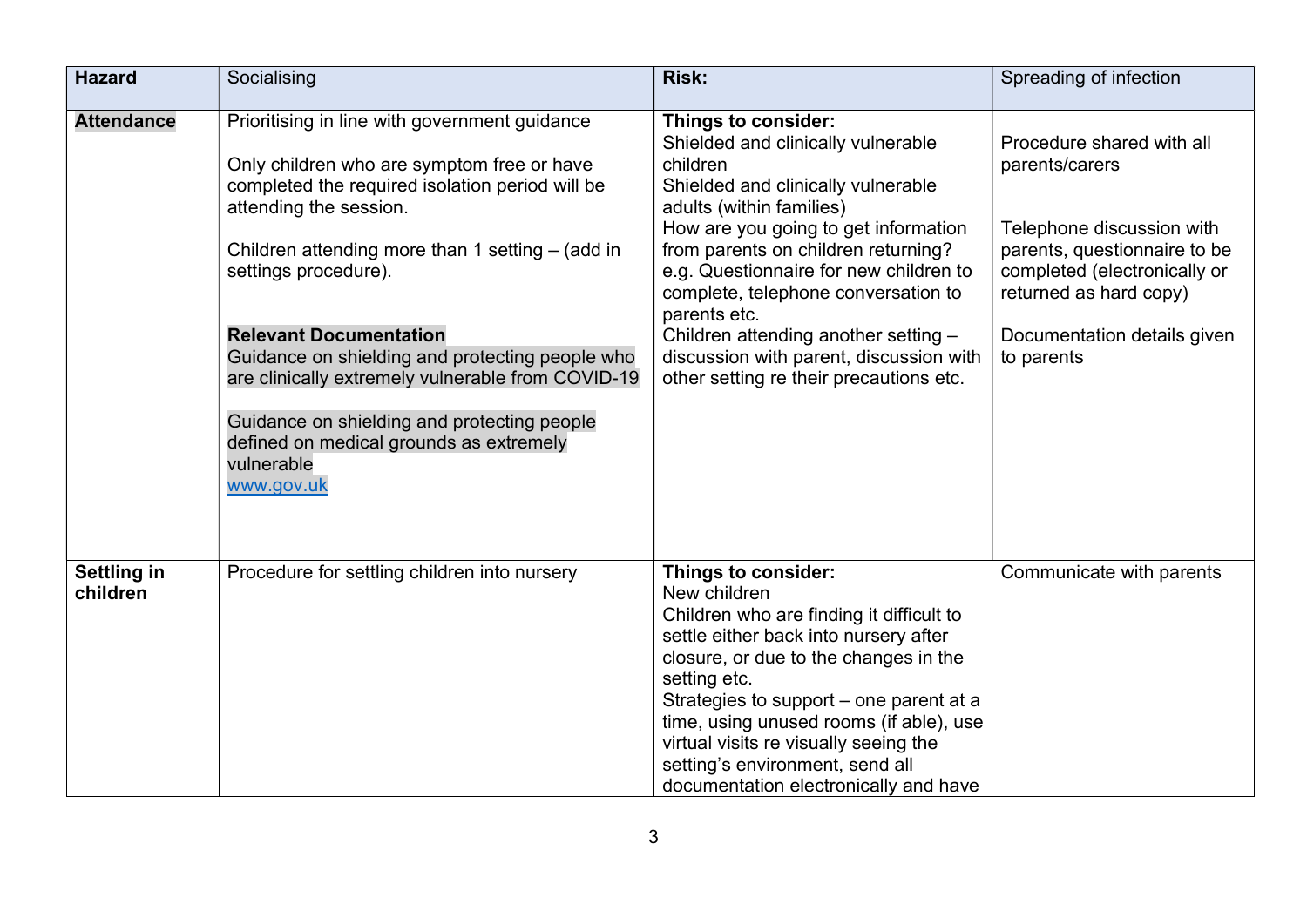|                                     |                                                                                                                                                                           | either a visual meeting, or telephone<br>conversation etc.                                                                                                                                                                                                                                                                    |                                                                                                                                  |
|-------------------------------------|---------------------------------------------------------------------------------------------------------------------------------------------------------------------------|-------------------------------------------------------------------------------------------------------------------------------------------------------------------------------------------------------------------------------------------------------------------------------------------------------------------------------|----------------------------------------------------------------------------------------------------------------------------------|
| required)                           | Control Measures (reducing the risk) (Amend or delete as                                                                                                                  | <b>Additional Actions (examples amend</b><br>or delete as required)                                                                                                                                                                                                                                                           | Communication                                                                                                                    |
| <b>Hazard</b>                       | <b>General Hygiene Practices</b>                                                                                                                                          | <b>Risk:</b>                                                                                                                                                                                                                                                                                                                  | Spreading of infection                                                                                                           |
| <b>Premises</b>                     | If setting has been temporary closed:<br>The premises have been thoroughly checked and<br>cleaned<br>(link to settings risk assessment, health and safety<br>checks etc.) | Things to consider:<br>Cleaning of all surfaces, areas,<br>furniture etc.<br>Can doors be propped open to stop<br>children touching door handles. Need<br>to think about security, safety (door<br>guards) and legal requirements, e.g.<br>fire doors<br>Appliance checks - cleaning<br>Legionnaire check, fridge checks etc. |                                                                                                                                  |
| <b>Ventilation</b>                  | Windows will be open to ensure adequate<br>ventilation                                                                                                                    | Things to consider:<br>Safety<br>Security                                                                                                                                                                                                                                                                                     |                                                                                                                                  |
| <b>Communal</b><br>areas            | Reducing the use and flow of users.                                                                                                                                       | Things to consider:<br>Regular cleaning – when, how and by<br>whom<br>Removing any soft furnishing                                                                                                                                                                                                                            | Signage - social distancing                                                                                                      |
| <b>Coughs and</b><br><b>sneezes</b> | Teach/role model coughing or sneezing into<br>elbows or tissues.<br>Encouraging children to use tissues and dispose<br>of in bins.                                        | A bin in each area (inside/outside)<br>Tissues in each area (inside/outside)<br><b>Things to consider:</b><br>Lidded or non-lidded bins<br>Cleaning of bins<br>If using bin bags (child's safety)                                                                                                                             | Staff to children<br>Communicate with parents<br>on how you are teaching<br>children to blow noses, catch<br>coughs and sneezes. |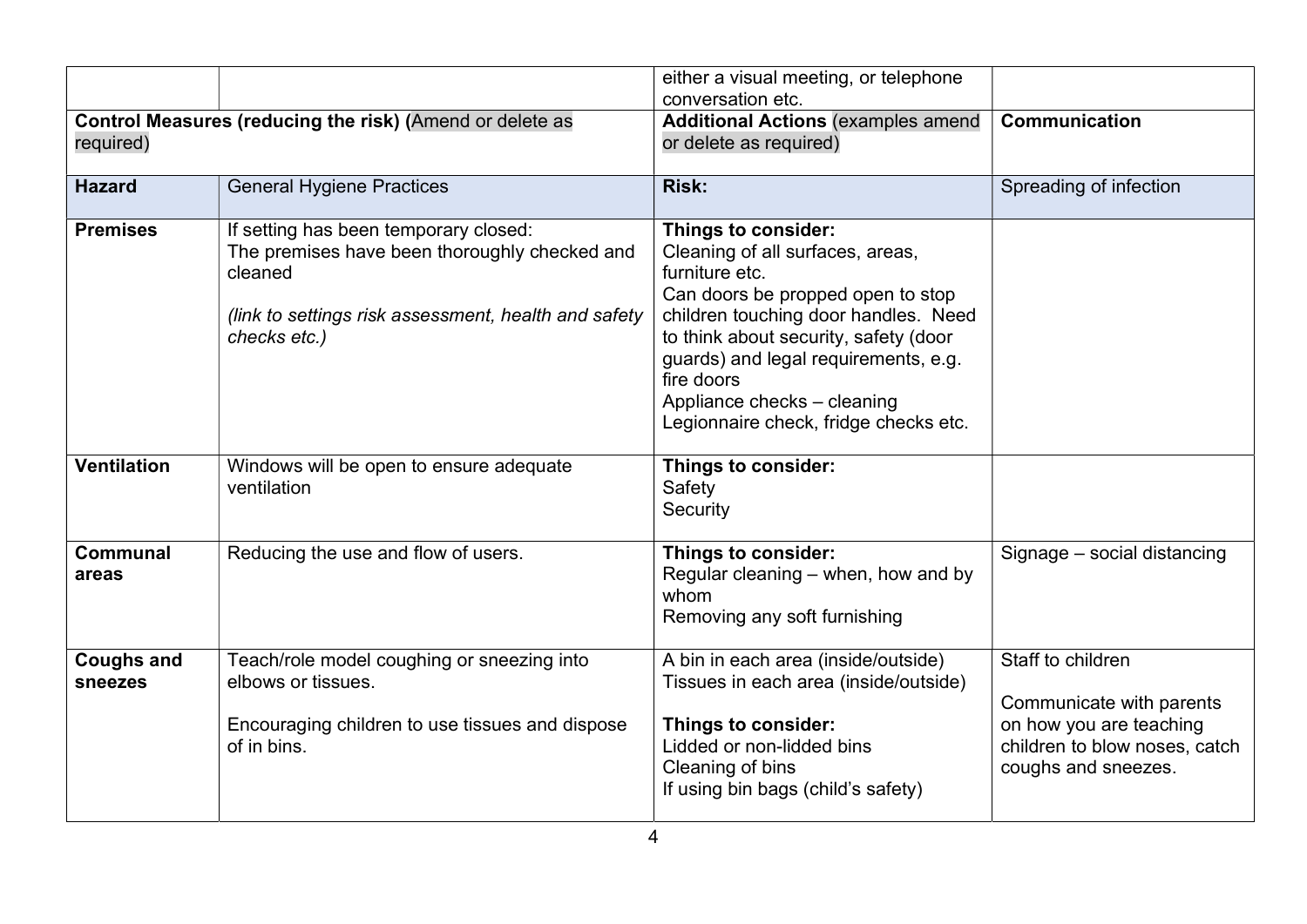| required)        | Control Measures (reducing the risk) (Amend or delete as                                                   | <b>Additional Actions (examples amend</b><br>or delete as required)                                                                                                                                                                                                                                                                       | <b>Communication</b>                             |
|------------------|------------------------------------------------------------------------------------------------------------|-------------------------------------------------------------------------------------------------------------------------------------------------------------------------------------------------------------------------------------------------------------------------------------------------------------------------------------------|--------------------------------------------------|
| Washing<br>hands | Ensure everyone knows how to wash hands<br>Guidance on hand cleaning - NHS<br>https://youtu.be/bQCP7waTRWU | Re visit with staff to ensure role<br>modelling to children consistently<br>Role model to children the correct<br>hand washing procedure<br>Introduce a song to accompany hand<br>washing                                                                                                                                                 | Photos or posters – correct<br>way to wash hands |
|                  |                                                                                                            | Things to consider:<br>Access to hand washing facilities -<br>inside and outside (how is this going to<br>be managed)<br>Is there a need for hand sanitisers?<br>Do you have enough soap, hand<br>towels (disposable or single use)?<br>Responsibility to ensure areas are<br>cleaned regularly (ensure hygienic<br>practices and safety) |                                                  |
|                  | Everyone is aware of setting's hand washing<br>procedure - staff, children, parents etc.                   | Inform parents<br>Ensure staff are aware and role model<br>to children<br>Regular reminders to children within<br>the daily routine E.g. On arrival, before<br>and after eating, after intimate care,<br>after sneezing or coughing etc.                                                                                                  | Posters, newsletter, social<br>media             |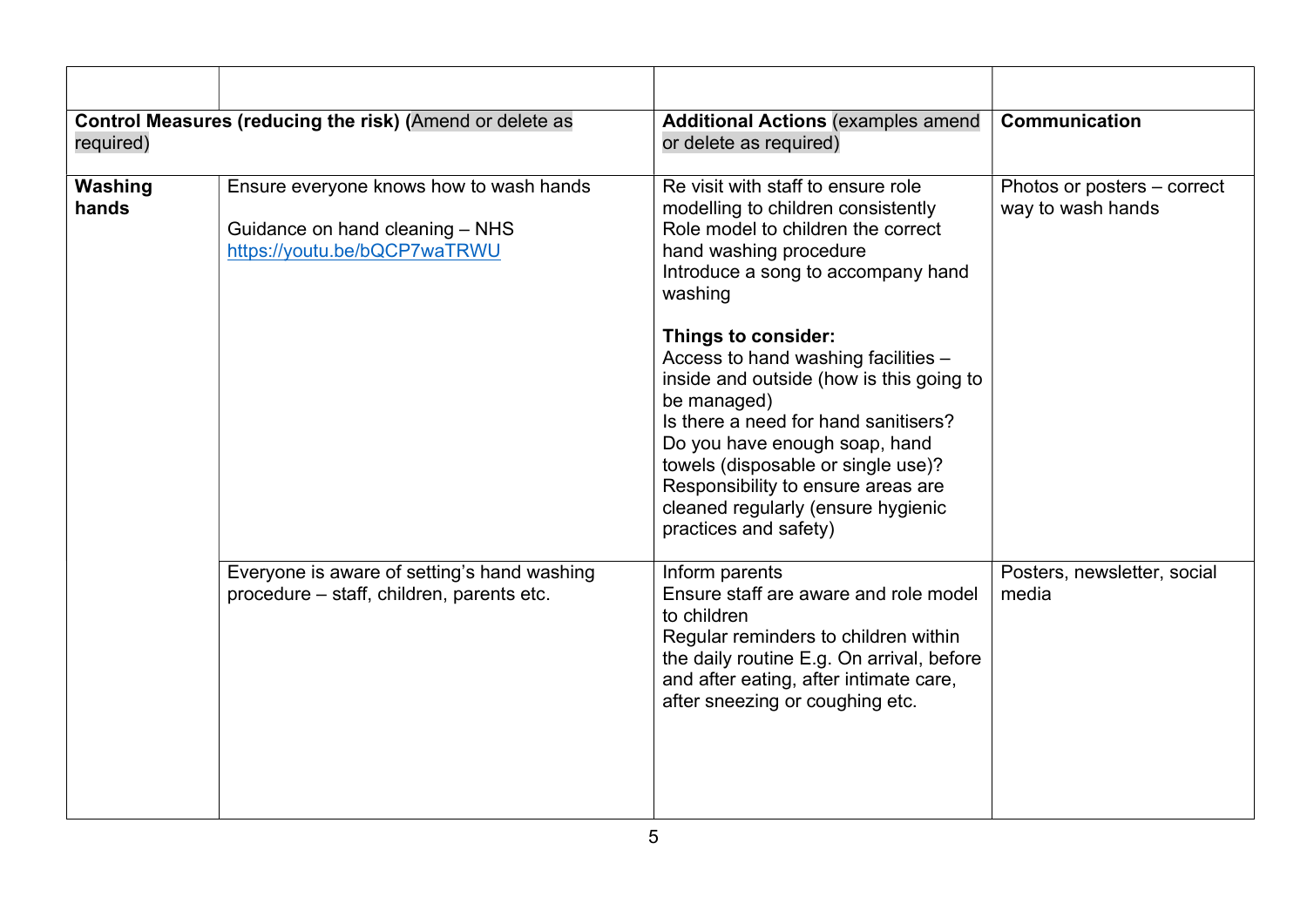| required)     | Control Measures (reducing the risk) (Amend or delete as                                                                                                                                                                                                                                                                                                                                                                                                                                             | <b>Additional Actions (examples amend)</b><br>or delete as required)                                                                                                                                                                                                                                            | <b>Communication</b>                                                     |
|---------------|------------------------------------------------------------------------------------------------------------------------------------------------------------------------------------------------------------------------------------------------------------------------------------------------------------------------------------------------------------------------------------------------------------------------------------------------------------------------------------------------------|-----------------------------------------------------------------------------------------------------------------------------------------------------------------------------------------------------------------------------------------------------------------------------------------------------------------|--------------------------------------------------------------------------|
| Intimate care | Normal practices apply (use of gloves, aprons<br>$etc.$ )<br><b>PPE</b> – Government advising that PPE is not<br>required for general use in early years settings to<br>protect against COVID-19 transmission                                                                                                                                                                                                                                                                                        | Things to consider<br>Enough protective wear (gloves,<br>aprons)<br>How are you going to change nappies<br>to prevent direct face to face contact?<br>Regular cleaning of toilets and<br>changing areas (who, what and how<br>(spray, wipes, disinfectant etc.) - Link<br>to COSHH<br>Hygiene waste collections |                                                                          |
| Cleaning      | Review cleaning procedures to include:<br>Surfaces - table, chairs, floors, storage etc.<br>Hand contact points - door handles, rails<br>etc.<br>Toilets - toilet, toilet roll holder, taps, soap<br>dispenser, bins etc.<br>Resources – (details below)<br><b>Communal areas</b><br>Covid-19: Cleaning in non-healthcare settings<br>https://www.gov.uk/government/publications/covid-<br>19-decontamination-in-non-healthcare-<br>settings/covid-19-decontamination-in-non-<br>healthcare-settings | Things to consider:<br>How often (cleaning)<br>What equipment the setting is using $-$<br>disposable cloths, spray, wipes - link<br>to safe usage with children, directions<br>for use, appropriateness for killing the<br>virus, COSHH etc.<br>Monitoring supplies - cleaning, PPE<br>etc.                     | Reassuring parents -<br>keeping everyone safe<br>Cleaning rota for staff |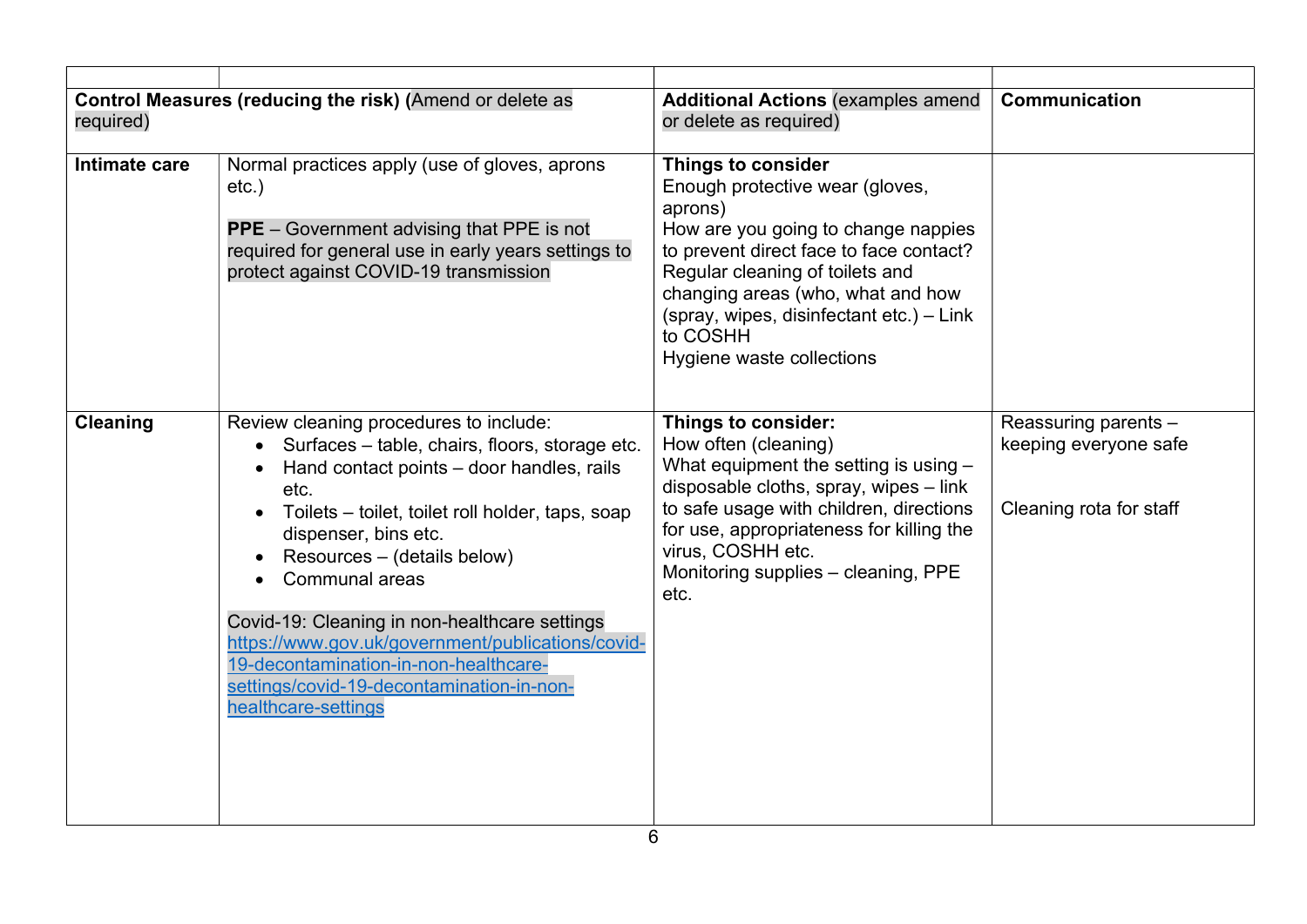| required)                                           | Control Measures (reducing the risk) (Amend or delete as                                                                                                                                                                                                                                                                                                                                                                                                                                                                                                                                                                                       | <b>Additional Actions (examples amend</b><br>or delete as required)                                                                                                                                                                                                                                                                                                                                                                                                                                                                                                                                                                    | Communication                                     |
|-----------------------------------------------------|------------------------------------------------------------------------------------------------------------------------------------------------------------------------------------------------------------------------------------------------------------------------------------------------------------------------------------------------------------------------------------------------------------------------------------------------------------------------------------------------------------------------------------------------------------------------------------------------------------------------------------------------|----------------------------------------------------------------------------------------------------------------------------------------------------------------------------------------------------------------------------------------------------------------------------------------------------------------------------------------------------------------------------------------------------------------------------------------------------------------------------------------------------------------------------------------------------------------------------------------------------------------------------------------|---------------------------------------------------|
| Waste disposal                                      | All waste will be disposed of in a hygienic and safe<br>manner<br>(Link to cough and sneezes)                                                                                                                                                                                                                                                                                                                                                                                                                                                                                                                                                  | Things to consider:<br>Emptying<br>Storage<br>Collection form outside parties                                                                                                                                                                                                                                                                                                                                                                                                                                                                                                                                                          |                                                   |
| <b>Resources</b><br>(Toys)<br>Inside and<br>outside | Review cleaning procedures - everything will be<br>cleaned at the end of the day<br>Resources will only be shared in small groups,<br>they will not be shared between groups.<br>Children will not be allowed to bring items in from<br>home.<br>Equipment which may need to be shared i.e.<br>sensory equipment will be cleaned after use.<br><b>Outside resources</b><br>"outdoor equipment should not be used unless<br>the setting is able to ensure that it is appropriately<br>cleaned between groups of children using it, and<br>that multiple groups do not use it simultaneously"<br>Coronavirus (COVID-19): Implementing protective | Things to consider:<br>Ensure resources that are used can be<br>cleaned<br>Reduce the amount of resources,<br>(groups will be smaller, therefore<br>amount of resources can be reduced)<br>Resources will be cleaned daily<br>If child has put into mouth, remove<br>from the group and clean.<br>Soft toys and soft furnishing<br>$ICT - resources$<br>Comforters etc. (wipe down on entry)<br>Malleable activities (can they be<br>offered in a different way?)<br>Setting is not using large equipment.<br>If using large equipment, it is cleaned<br>thoroughly after use<br>Things to consider:<br>Time to clean large equipment. | Communicate to parents<br>Cleaning rota for staff |
|                                                     | measures in education and childcare settings                                                                                                                                                                                                                                                                                                                                                                                                                                                                                                                                                                                                   |                                                                                                                                                                                                                                                                                                                                                                                                                                                                                                                                                                                                                                        |                                                   |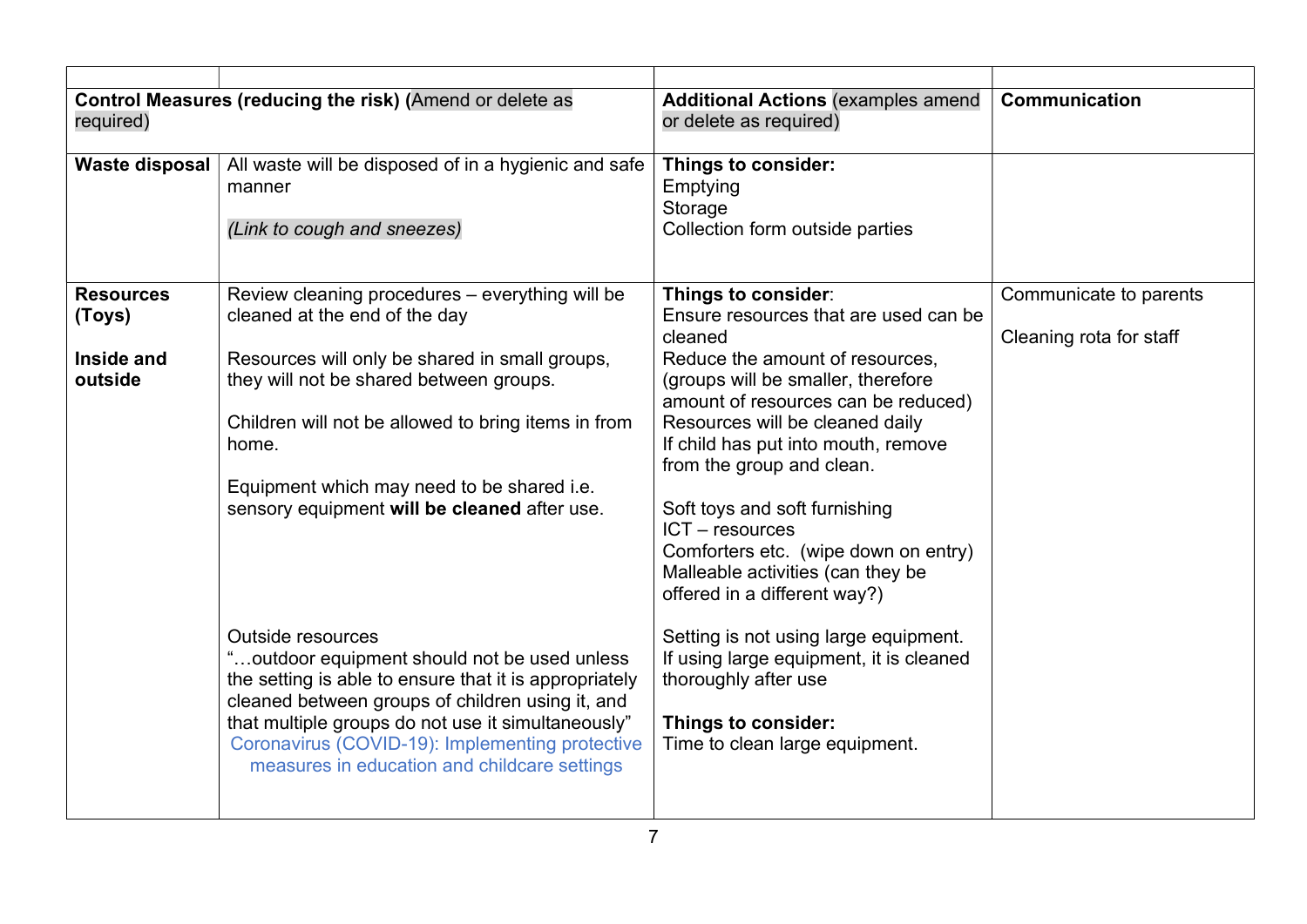| required)                      | Control Measures (reducing the risk) (Amend or delete as                                                                                                                                               | <b>Additional Actions (examples amend</b><br>or delete as required)                                                                                                                                                                         | Communication          |
|--------------------------------|--------------------------------------------------------------------------------------------------------------------------------------------------------------------------------------------------------|---------------------------------------------------------------------------------------------------------------------------------------------------------------------------------------------------------------------------------------------|------------------------|
| <b>Resources</b><br>(ICT)      | Tablets/I Pads - allocated to individual staff<br>members (if possible)                                                                                                                                | Things to consider:<br>Regular cleaning - wipes                                                                                                                                                                                             |                        |
|                                | Computers - cleaned by user after use.                                                                                                                                                                 | Keypad, mouse, mouse mat, area<br>surrounding computer - cleaning<br>wipes etc.                                                                                                                                                             |                        |
| Laundry                        | Items which need laundering will be washed daily<br>in line with infection control guidance.<br>Children's clothing or any items which need<br>laundering will be bagged and sent home with<br>parent. | Things to consider:<br>Bedding, towels, flannels etc.<br>Aprons (reusable) worn by staff and<br>children<br>Cleaning/wiping down laundry<br>equipment                                                                                       |                        |
| <b>Hazard</b>                  | Contact activities (sharing specific resources)                                                                                                                                                        | <b>Risk:</b>                                                                                                                                                                                                                                | Spreading of infection |
| Group<br>activities            | Reducing contact point activities i.e. Circle time,<br>group register etc.                                                                                                                             | Organising the activity differently                                                                                                                                                                                                         |                        |
| <b>Snack and</b><br>lunch time | Space between children (not 2m) but enough to<br>discourage child sharing                                                                                                                              | Things to consider:<br>Preparation of snack<br>Preparation of lunch (if applicable)<br>How are individual lunch boxes going<br>to be stored – (wiping down on entry,<br>storing apart, children have own<br>designated area for coats, etc) |                        |
| <b>Drinks</b>                  | Cease use of shared cups in class (i.e. using cups<br>for water)                                                                                                                                       | Children provide own drinking bottles<br>(clearly marked)<br>Disposable cups are used for the<br>foreseeable future                                                                                                                         |                        |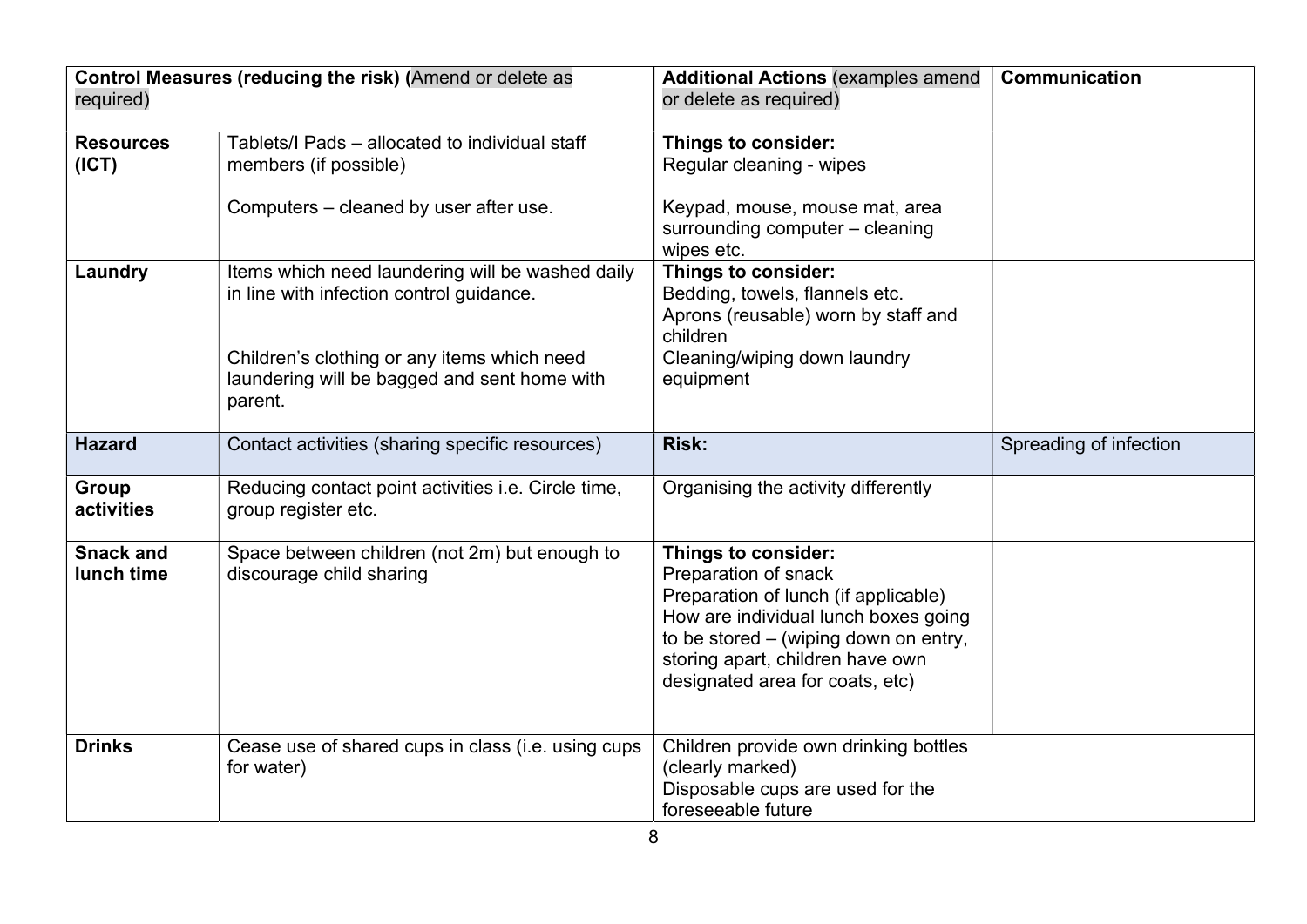| Control Measures (reducing the risk) (Amend or delete as<br>required) |                                                                                                                                                                                                                                                                                                                                                    | <b>Additional Actions (examples amend</b><br>or delete as required)                                                                                                                                                                                                                                        | Communication                                                            |
|-----------------------------------------------------------------------|----------------------------------------------------------------------------------------------------------------------------------------------------------------------------------------------------------------------------------------------------------------------------------------------------------------------------------------------------|------------------------------------------------------------------------------------------------------------------------------------------------------------------------------------------------------------------------------------------------------------------------------------------------------------|--------------------------------------------------------------------------|
| <b>Hazard</b>                                                         | Storage of medication                                                                                                                                                                                                                                                                                                                              | <b>Risk:</b>                                                                                                                                                                                                                                                                                               | <b>Cross Contamination</b>                                               |
| <b>Medication</b>                                                     | All medication put into an individual container,<br>then into storage container to stop cross<br>contamination.                                                                                                                                                                                                                                    | Things to consider:<br>How individual medication is going to<br>be stored? - individual sealed bag,<br>plastic containers.<br>Safety: ensure bag or tub is labelled<br>with child's name<br>Everything is cleaned after use<br>How is medication going to be<br>transferred between setting and<br>parent? | Staff and parents updated                                                |
| <b>Hazard</b>                                                         | Visitors to the setting                                                                                                                                                                                                                                                                                                                            | <b>Risk:</b>                                                                                                                                                                                                                                                                                               | Spreading of infection                                                   |
| <b>Visitors/site</b><br>users                                         | Visitors will not be allowed in the setting when<br>children are present.<br>All visitors will be asked to inform setting of any<br>suspected or confirmed case by them or people<br>they live with.<br>Emergency repairs/maintenance - all<br>repairs/maintenance will be completed outside<br>operational hours, or when no children are present | Things to consider:<br>Social distancing - government<br>quidance<br>Cleaning after visitors or site visitors.                                                                                                                                                                                             | Signage to communicate<br>social distancing, settings<br>procedures etc. |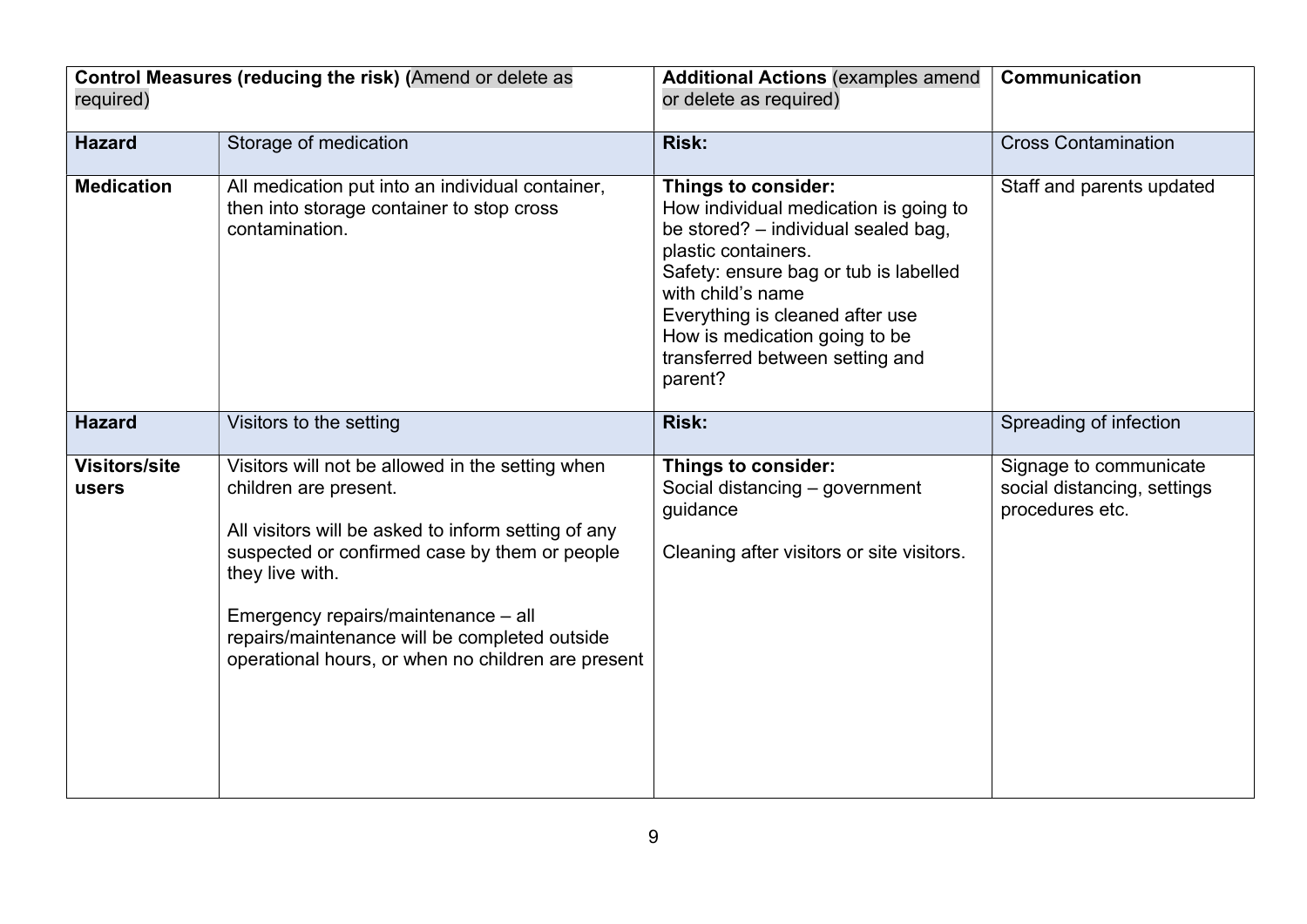| Control Measures (reducing the risk) (Amend or delete as<br>required) |                                                                                                                                                                                                                                                                           | <b>Additional Actions (examples amend</b><br>or delete as required)                                                                                                                                                                                                  | <b>Communication</b>                                                                                                          |
|-----------------------------------------------------------------------|---------------------------------------------------------------------------------------------------------------------------------------------------------------------------------------------------------------------------------------------------------------------------|----------------------------------------------------------------------------------------------------------------------------------------------------------------------------------------------------------------------------------------------------------------------|-------------------------------------------------------------------------------------------------------------------------------|
| <b>Hazard</b>                                                         | Changes to environment, routine etc.                                                                                                                                                                                                                                      | <b>Risk:</b>                                                                                                                                                                                                                                                         | Impact on children's<br>wellbeing                                                                                             |
| <b>EYFS</b>                                                           | Continue to meet the existing learning and<br>development requirements in line with government<br>guidance:<br>Progress check at age 2 – temporarily suspended<br><b>Documentation:</b><br><b>EYFS</b> - Statutory Framework<br><b>EYFS: Coronavirus disapplication's</b> | Things to consider:<br>Continuing to record for children who<br>are attending<br>How the setting is going to offer<br>appropriate resources and activities to<br>support children's development and<br>learning (all 7 areas of learning)?                           | Parents kept informed of any<br>changes                                                                                       |
| Children's<br>well-being                                              | Children continue to be supported in keeping<br>themselves safe.<br>We offer activities to support children's home<br>learning (website, Facebook, on-line recording<br>systems etc.)                                                                                     | Things to consider:<br>Supporting children through the<br>changes - environment, routine etc.<br>Ensuring they know how to keep<br>themselves safe, regular hand<br>washing, using tissues, social<br>distancing etc.<br>Supporting transitions (linking to<br>PSED) | Activities to parents to<br>support the children.<br>Telephone calls are available<br>to discuss children's<br>wellbeing etc. |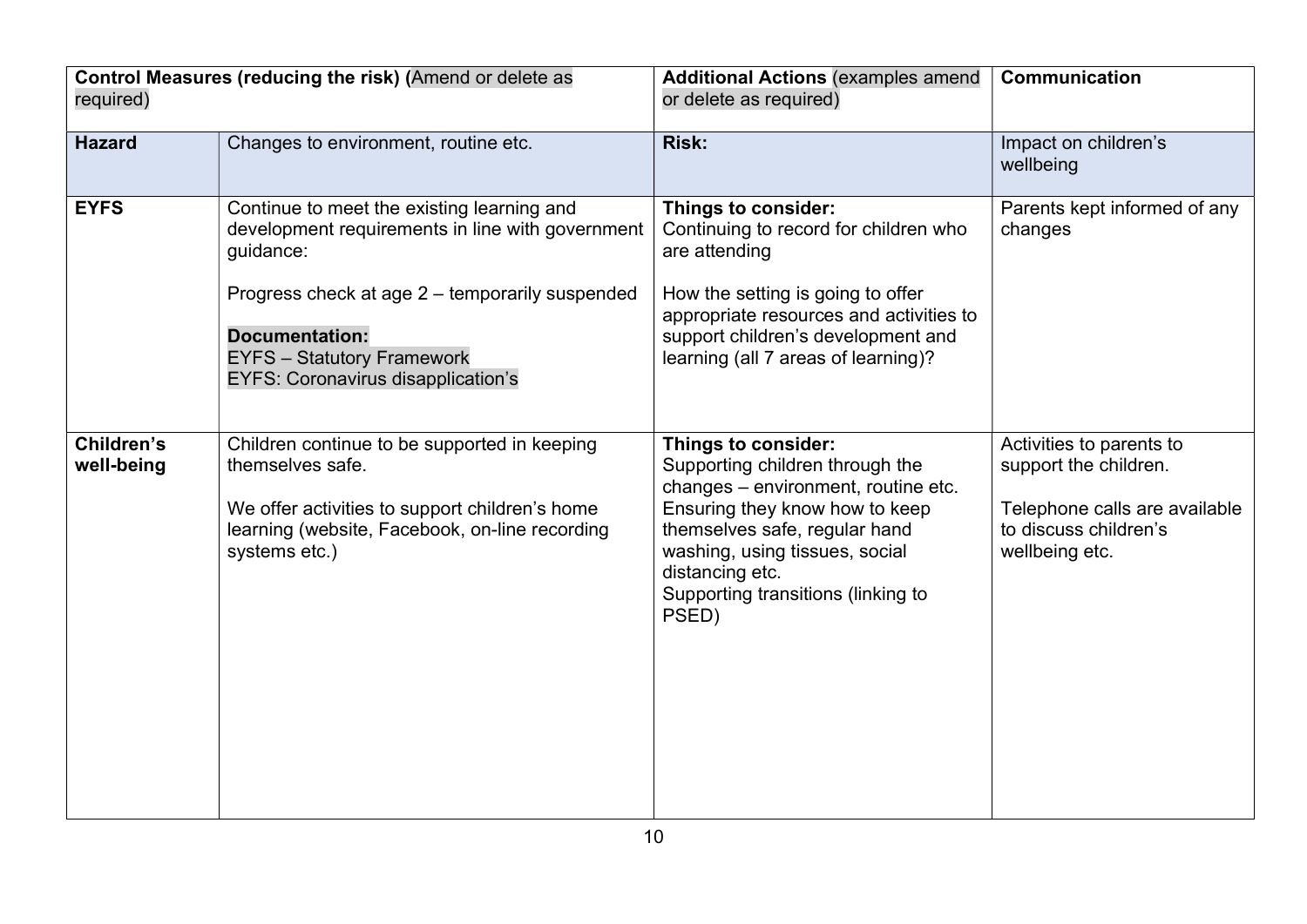|                   | Control Measures (reducing the risk) (Amend or delete as                                                                                                                                                                                 | <b>Additional Actions (examples amend</b>                                                                                                                                                                                                                                                                                 | <b>Communication</b>                                                                                    |
|-------------------|------------------------------------------------------------------------------------------------------------------------------------------------------------------------------------------------------------------------------------------|---------------------------------------------------------------------------------------------------------------------------------------------------------------------------------------------------------------------------------------------------------------------------------------------------------------------------|---------------------------------------------------------------------------------------------------------|
| required)         |                                                                                                                                                                                                                                          | or delete as required)                                                                                                                                                                                                                                                                                                    |                                                                                                         |
| <b>Hazard</b>     | Changes to role, working environment etc.                                                                                                                                                                                                | <b>Risk:</b>                                                                                                                                                                                                                                                                                                              | Impact on adult's wellbeing                                                                             |
| <b>Attendance</b> | Following government guidelines and guidance<br>Staff attendance – if they are symptom free, have<br>completed required isolation period or achieved a<br>negative test result<br>Setting will adhere to ratios (government<br>guidance) | Things to consider:<br>Clear procedures to support working<br>practices.<br>Staff are aware of symptoms of Covid-<br>19 and know procedure to follow (self -<br>isolating, keeping work informed)<br>Following return to work procedure if<br>staff not attending.<br>Availability of testing for staff                   | Sharing information with<br>staff:<br>Virtual meetings, weekly<br>phone calls, virtual training<br>etc. |
| <b>Training</b>   | Staff have been updated with new working<br>practices and procedures – including infection<br>control<br>Setting is currently working to government<br>guidance training requirements. e.g. First Aid,<br>Child Protection.              | Things to consider:<br>How staff are going to made aware of<br>new ways of working<br>Provide back to work training<br>Staff to receive new documents,<br>including policies, procedures etc.<br>Training and support to help staff<br>manage difficult situations with parents<br>or children<br>Training log to be kept | Virtual training to all staff -<br>working practices, updates,<br>cleaning rota.<br>On-line training    |
| <b>Clothing</b>   | Staff wear appropriate clothing to reduce the<br>spread of infection                                                                                                                                                                     | Things to consider:<br>Uniform and staff change at the end of<br>the day.<br>Ensure setting has enough PPE<br>(gloves, aprons etc.)                                                                                                                                                                                       |                                                                                                         |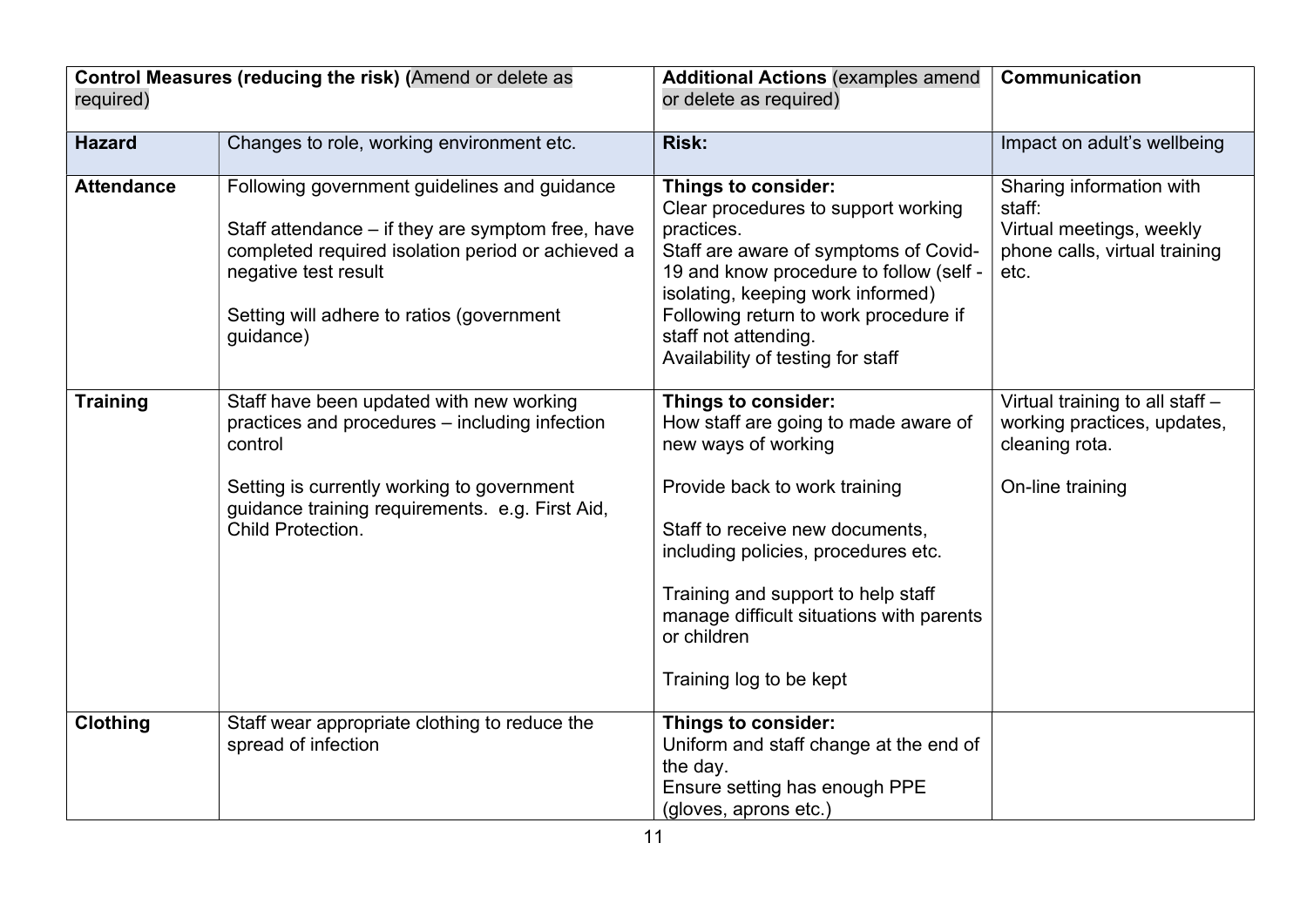| required)                                   | Control Measures (reducing the risk) (Amend or delete as                                                                            | <b>Additional Actions (examples amend</b><br>or delete as required)                                                                                                                                                                                                                                                                                                                                                            | Communication                                     |
|---------------------------------------------|-------------------------------------------------------------------------------------------------------------------------------------|--------------------------------------------------------------------------------------------------------------------------------------------------------------------------------------------------------------------------------------------------------------------------------------------------------------------------------------------------------------------------------------------------------------------------------|---------------------------------------------------|
| <b>Staff Wellbeing</b>                      | Staff well-being will continue to be supported<br>through a variety of support systems.                                             | Things to consider:<br>How setting will support staff who are<br>anxious about returning to work (Link<br>to HR procedures, contracts etc)<br>Strategies to support staff - offering<br>1:1 meeting (social distancing), virtual<br>meeting, telephone calls, regular<br>updates.<br>Staff know who to contact for support<br>A space where they can take a break<br>Staff to maintain social distancing<br>when taking breaks |                                                   |
| <b>Responding to</b><br>suspected<br>cases  | Procedure to support staff<br>Updated Sickness policy to include coronavirus<br>suspected case within the setting – child and adult | Things to consider:<br>If suspected case of Covid-19<br>How setting is going to separate child<br>or adult with (if not possible keep to<br>social distancing rules)<br>PPE to be worn by member of staff<br>dealing<br>Area child in contact with to be deep<br>cleaned                                                                                                                                                       | New procedure is shared<br>with parents and staff |
| <b>Documentation</b><br>(need to<br>review) | Changes to emergency contact                                                                                                        | Things to consider:<br>Check emergency contact details due<br>to restrictions on movement, social<br>distancing, people at risk etc.                                                                                                                                                                                                                                                                                           |                                                   |